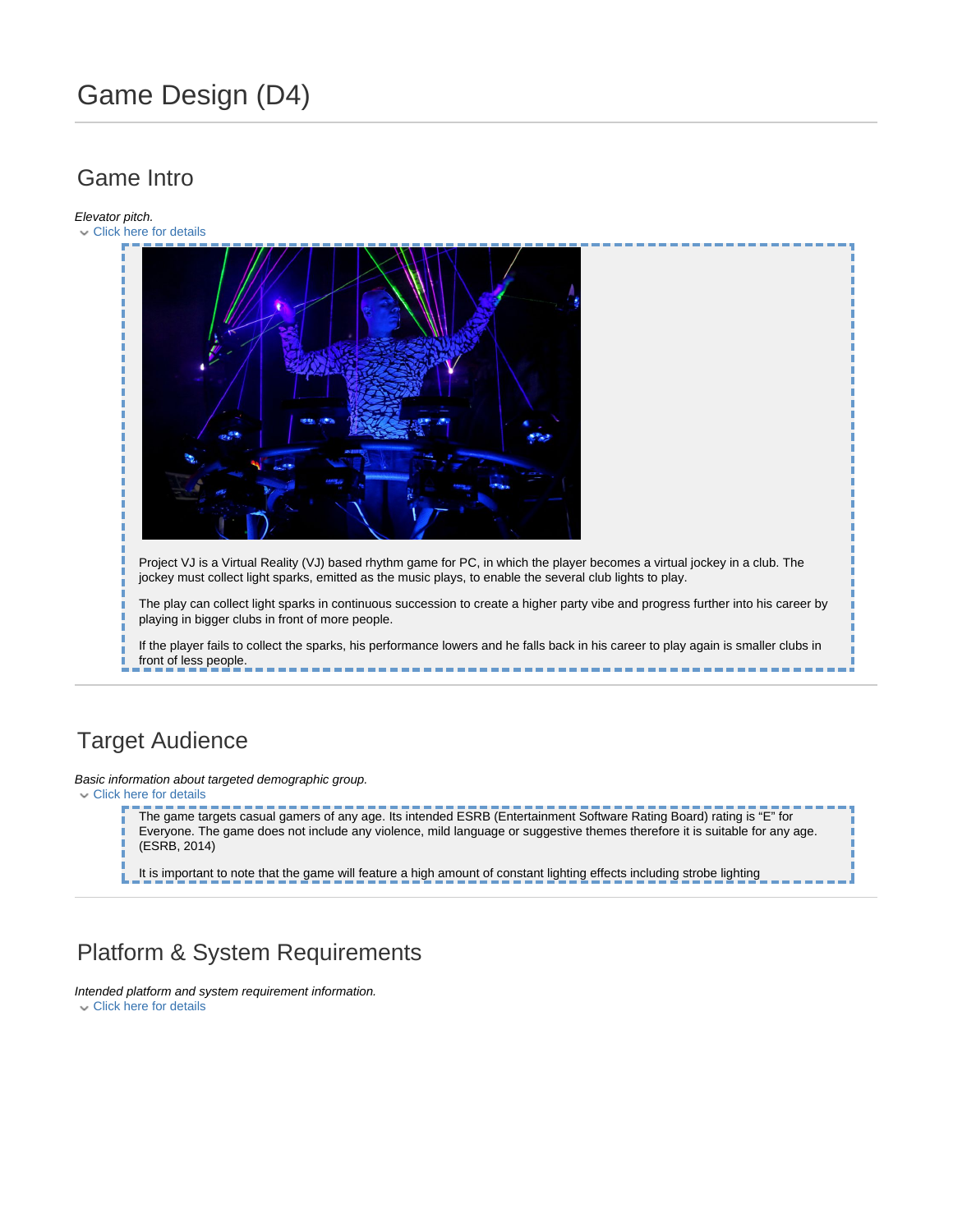The game is designed for PC machines using HTC Vibe virtual reality system.

#### **System requirements:**

**Processor:** Intel™ Core™ i5-4590 or AMD FX™ 8350, equivalent or better

**Graphics:** NVIDIA GeForce™ GTX 1060 or AMD Radeon™ RX 480, equivalent or better. For additional graphics card options, view the complete list.

**Memory:** 4 GB RAM or more

**Video output:** 1x HDMI 1.4 port, or DisplayPort 1.2 or newer

**USB:** 1x USB 2.0 port or newer

**Operating system:** Windows™ 7 SP1, Windows™ 8.1 or later or Windows™ 10

Source: [Vivie.com](https://www.vive.com/uk/ready/)

#### **Other spacial requirements:**

Although the game is designed to minimise the transaltional movement of the player, it is still advised to have sufficient room space around the player.

**Minimum suggested room space**: 1.5 x 2m (5 x 6.5 feet)

For safety reasons, all furniture and other objects within the play area should be removed.

The PC should be placed as close to the play area as possible to ensure unobstructed movement of the 5 metre cable that is attached to the headset.

Mirrors and and windows that can reflect direct sunlight must be covered as they can interfere with the system.

The two base boxes can be wall mounted or free standing. They do not require any cabled connection.



## Design changes notes

Notes about design changes. Only changes of existing functionalities are mentioned. Original design notes are not included here. Click here for design changes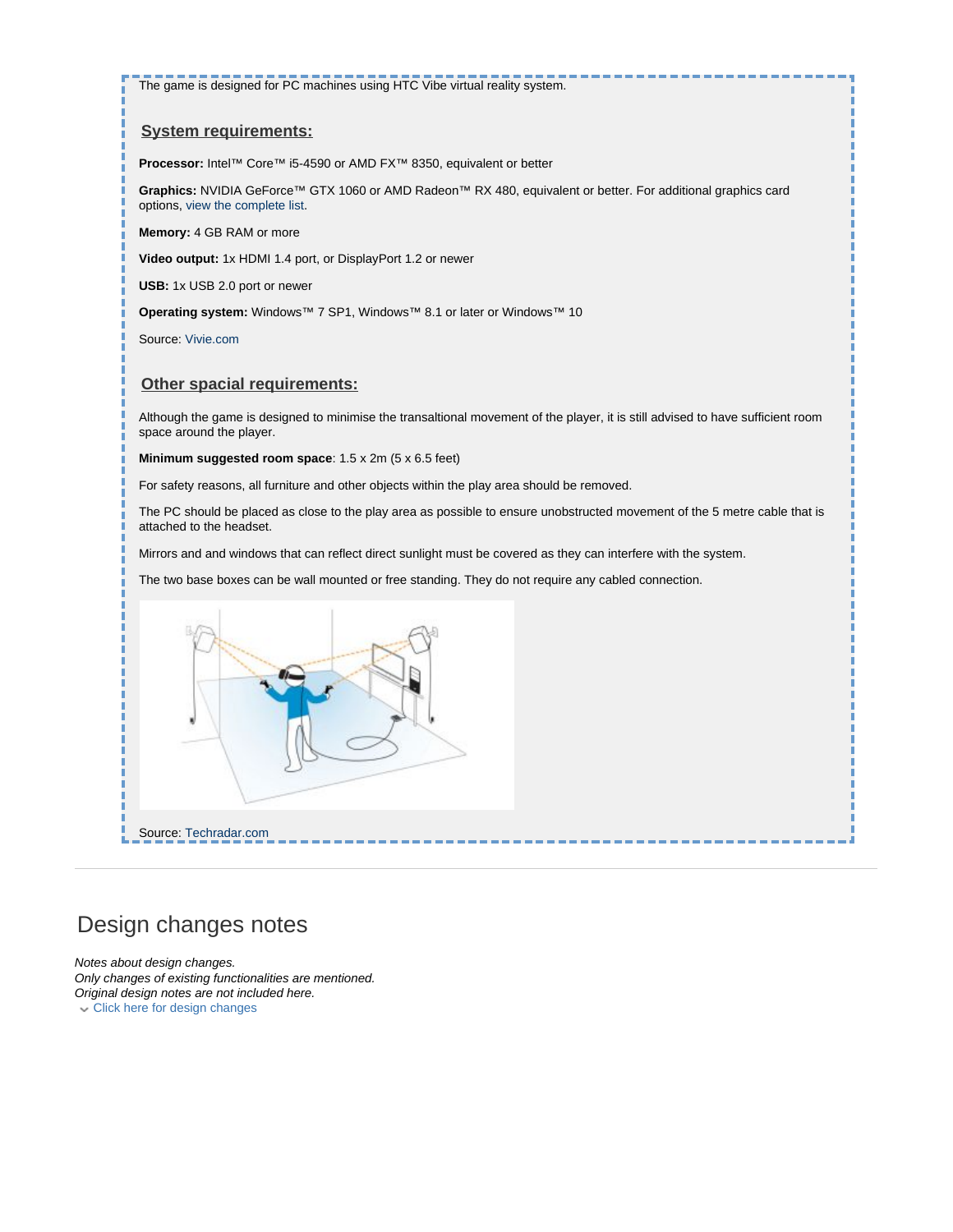

## Design Statuses

| Order | <b>Status</b>    | <b>Description</b>                                          | Source                                                          |
|-------|------------------|-------------------------------------------------------------|-----------------------------------------------------------------|
|       | <b>OPEN</b>      | The feature is open for discussion                          | Should not be used for development.                             |
| 2     | <b>IN DESIGN</b> | The feature has been discussed and is being designed        | Can be served as a basic for development but not in details.    |
| 3     | <b>REVIEW</b>    | The feature design is complete and is awaiting finalisation | Can be served as a basic for development but subject to change. |
| 4     | <b>READY</b>     | The feature is ready                                        | Should be used for development. (Also subject to change)        |

# Example Design Layout

A quick summary about the feature in italics. Click to see design layout

### **Overview**

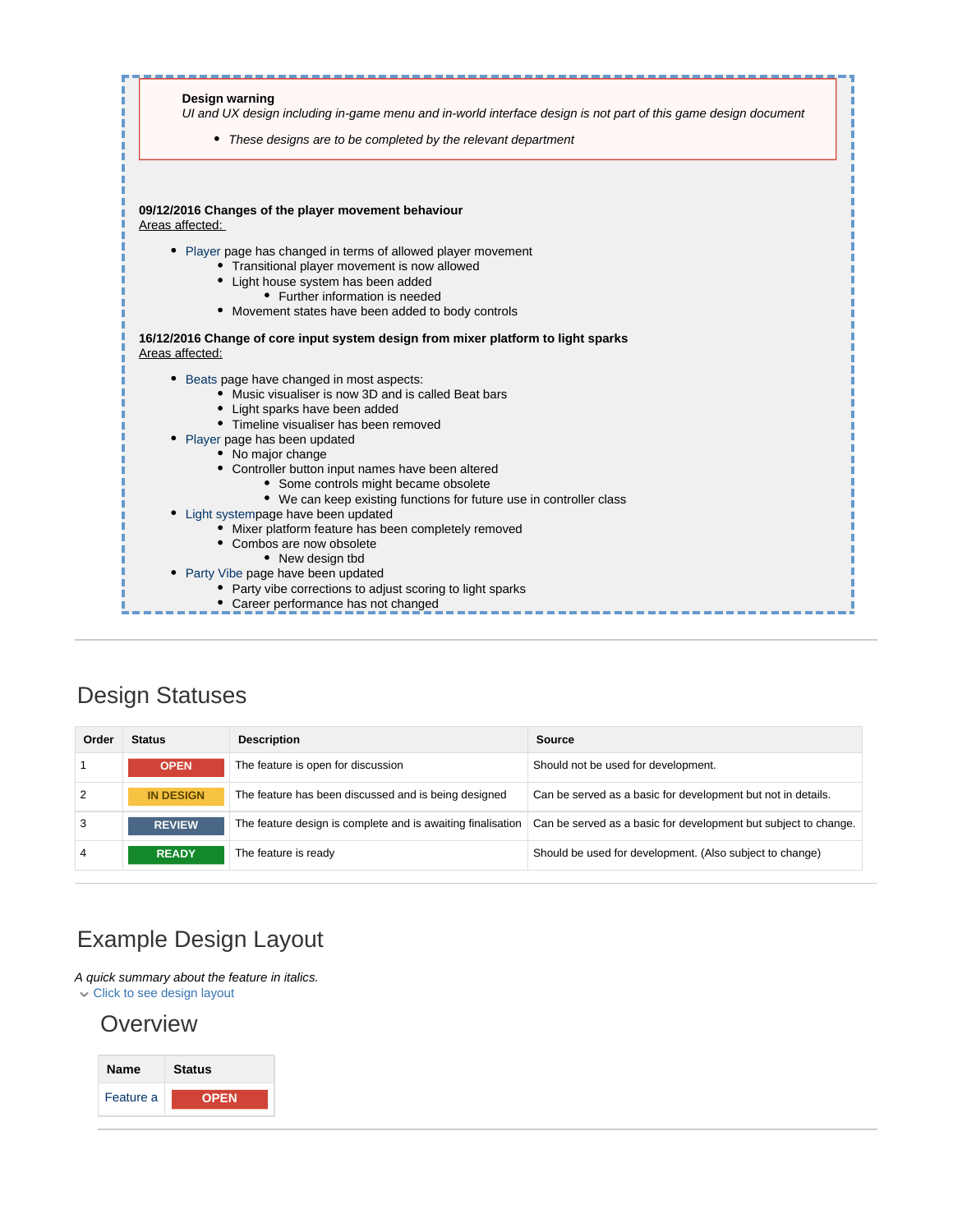# <span id="page-3-0"></span>Feature a Header

#### A one sentence summary of the feature.

Click here for details **Heading 3** • Feature description blabla • Feature description blabla Feature description blabla a • Feature description blabla b **Design Note** This is a note that explains of why something was designed in the way it is. **Warning** This is a warning message! Please look here and read it!

### **Other**

- UI and UX design including in-game menu and in-world interface design is not part of this game design document These designs are to be completed by the relevant department
- Please don't change anything on the Design page and its sub-pages.
- Everything on these pages will be my coursework.
- If you change it, please change it so I get a better grade
- If you have any suggestion, complain, or question, please
	- Write a comment on the bottom of the page or

<sub>α</sub><sup>λ</sup> Like Be the first to like this



• Highlight area in question and Confluence will offer you to make a comment